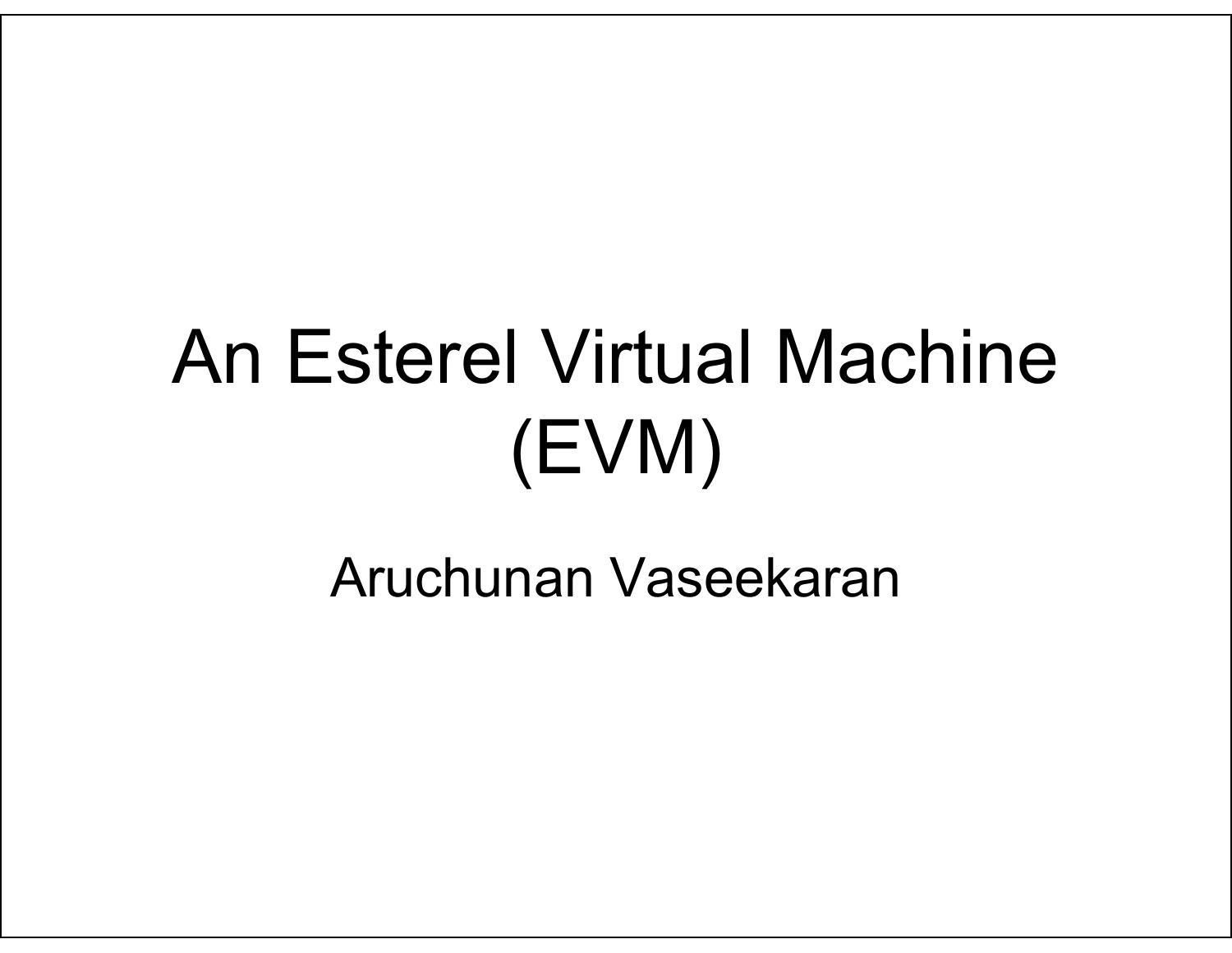# Why

- • Esterel is suited for Deterministic Control **Systems** 
	- –Imperative Language
	- Synchronous
	- Concurrency, Preemption
- •Not widely available in low cost systems.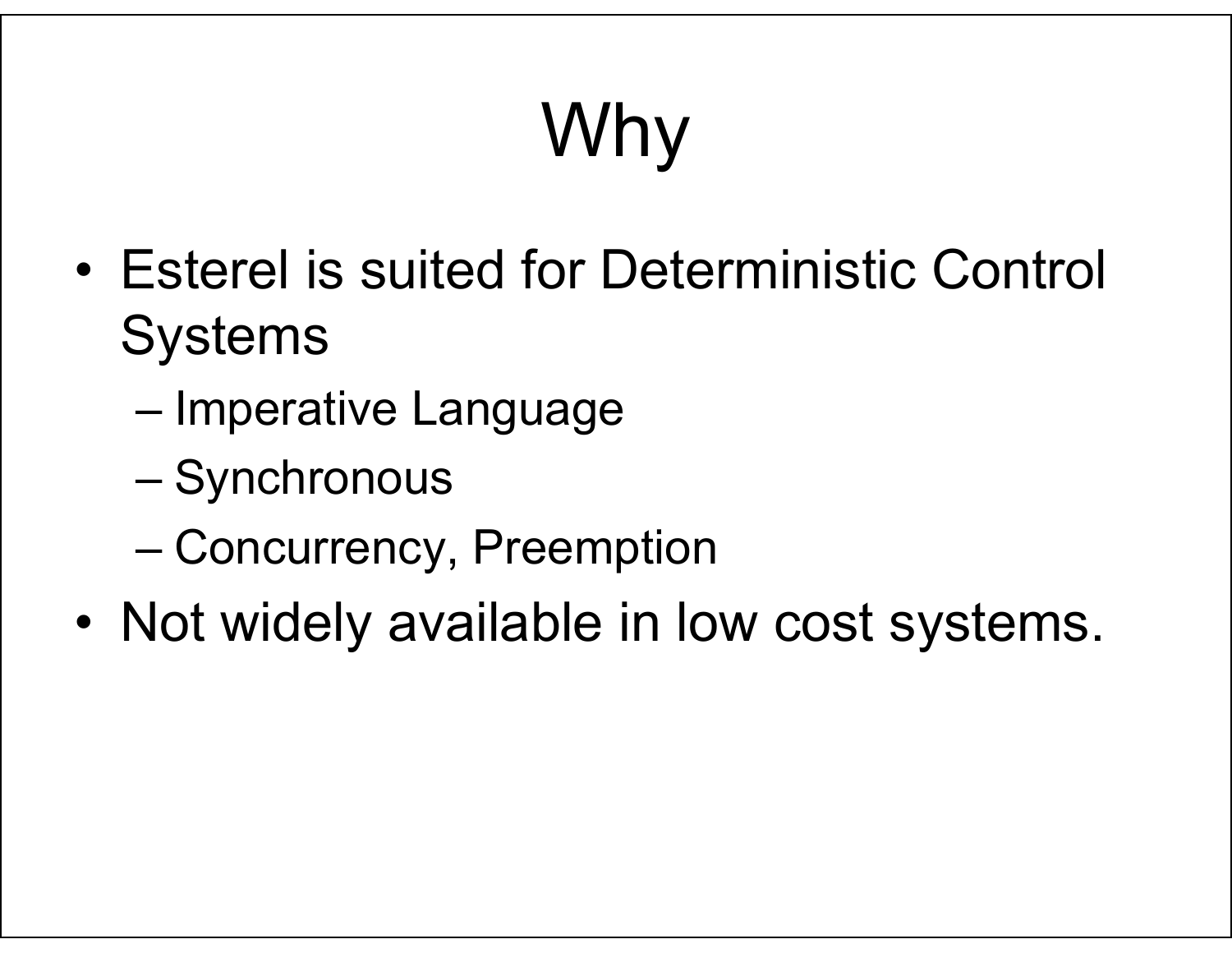### Related Work - Pascal

- EVM Concept
	- –Compile code for abstract machine.
	- –Write Interpreter for each target platform
	- –Makes compiler very portable
	- –Slower Speed
- Pascal P-Code Machine
	- 1970
	- –Machine understood pascal primitive types
	- –Single Stack
	- –Single Threaded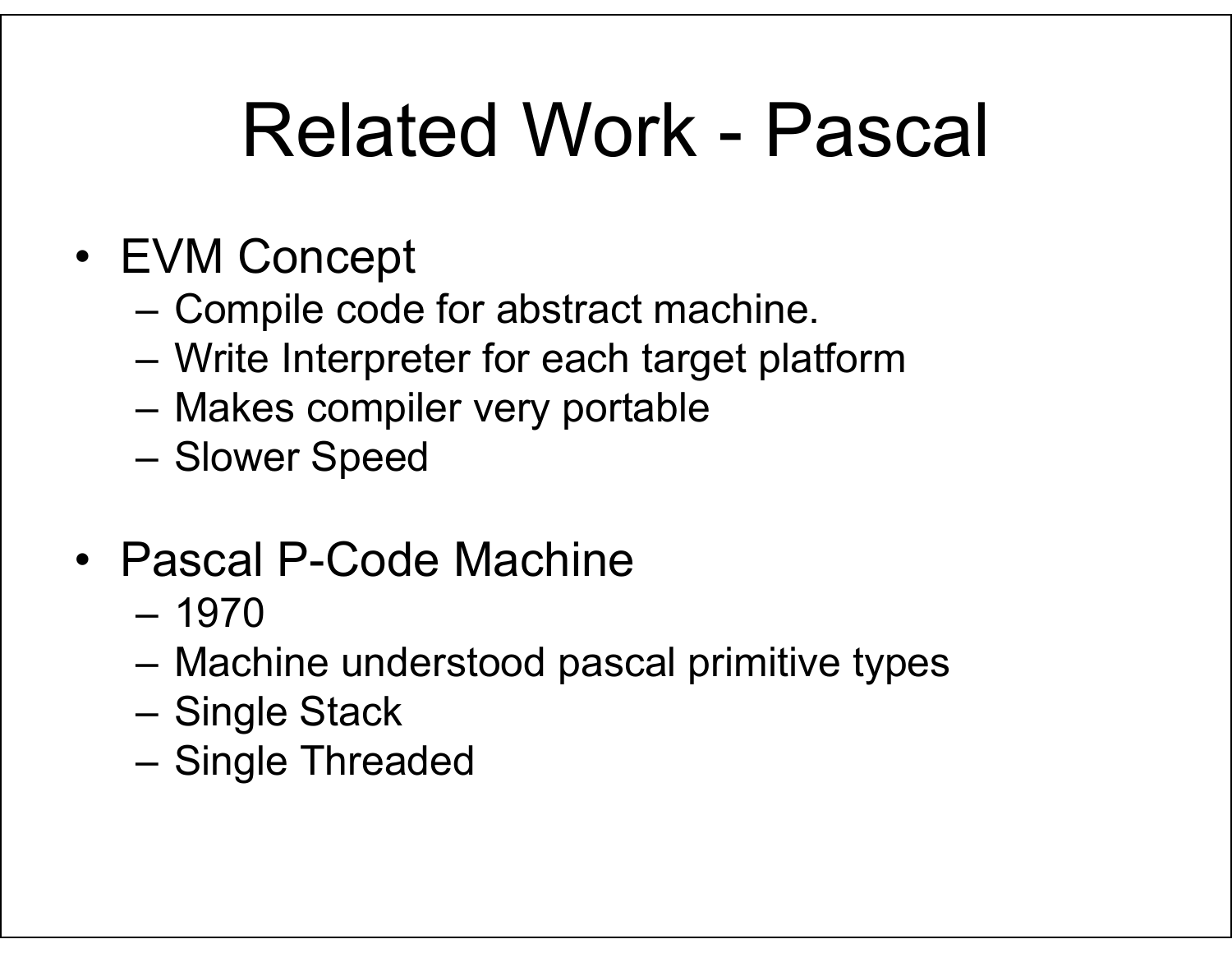### Related Work - JVM

- • Java JVM
	- All java code compiled down to JVM byte codes
	- Stack based 1 Stack/Thread
	- Supports multiple threads
	- Object creation/de-allocation
	- Monitors for protecting critical code sections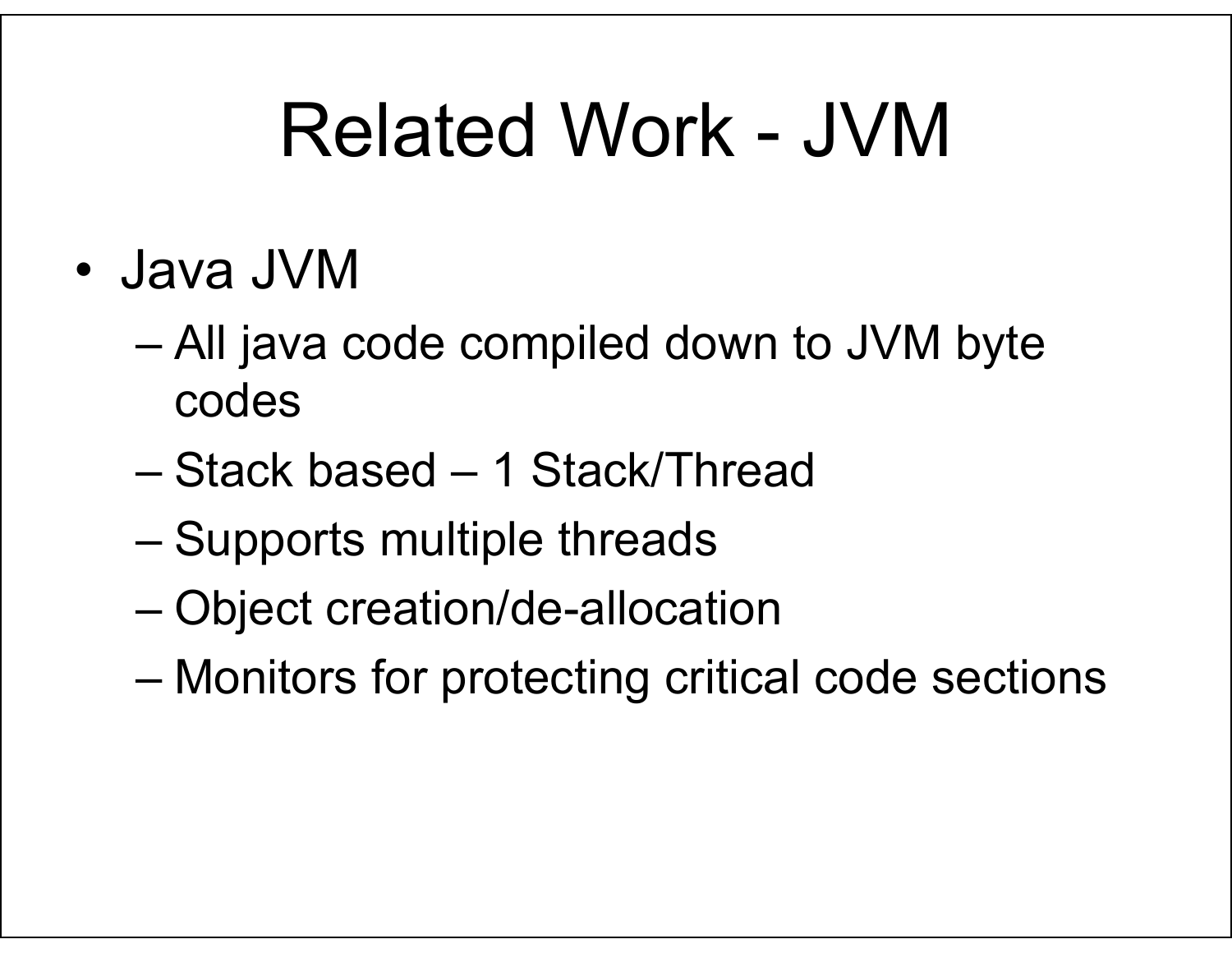### Plan

- •Design EVM
- •Create Compiler by modifying ECL
- •Implement Linux EVM & Test
- •Create EVM on Lego Mindstorms
- • Compare Approaches
	- Expect EVM approach to be slow
	- Expect EVM code size to be small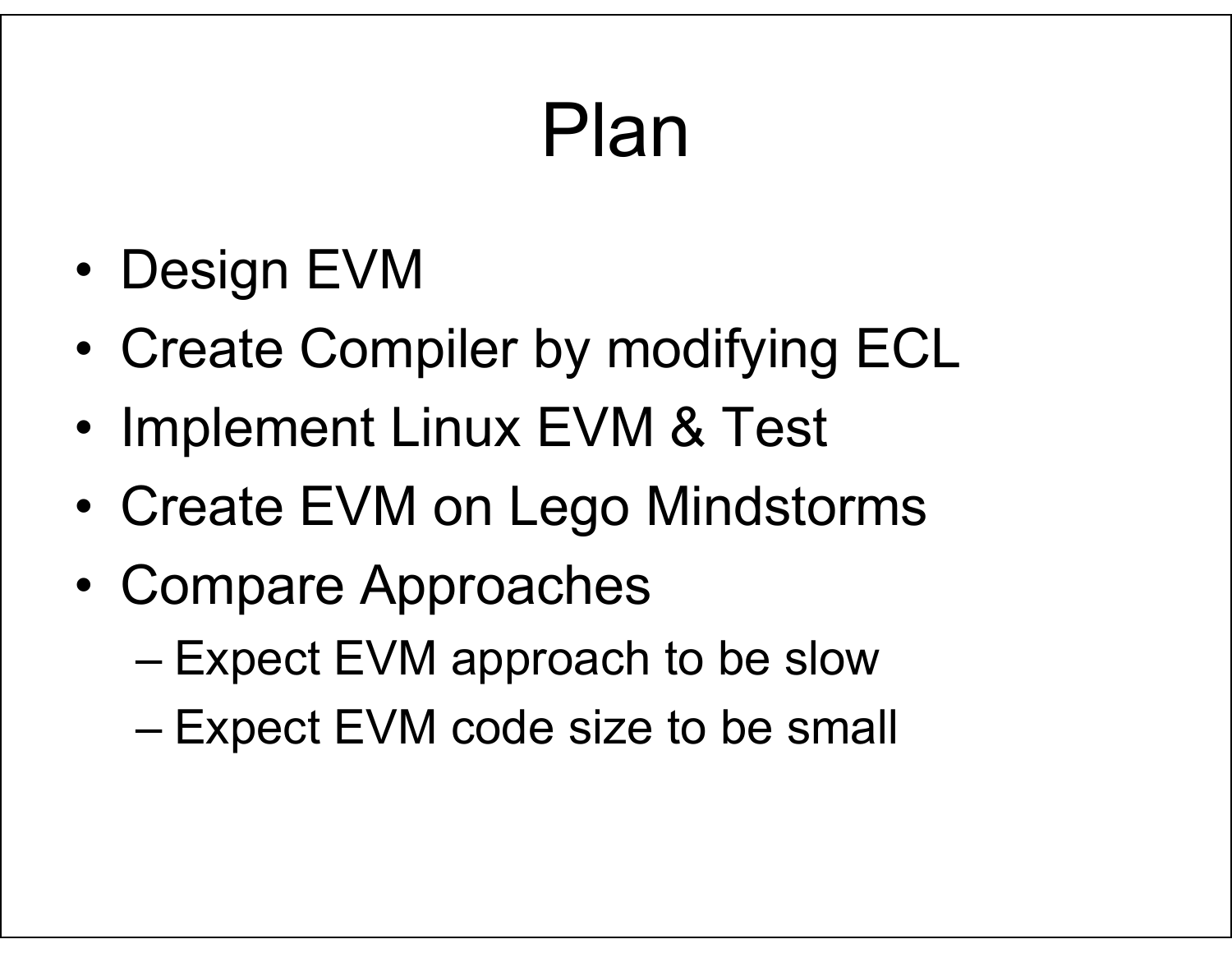# EVM Design – Choices

- Either have instructions for Esterel features such as threads, exceptions or C
- Or: make EVM run the C subset which EC compiles down to.
	- – Simulates state of resumable instructions using state variables.
- Our Choice: have instructions for Esterel Features:
	- Less code
	- –Clearer output, Easier to compile
	- Makes more sense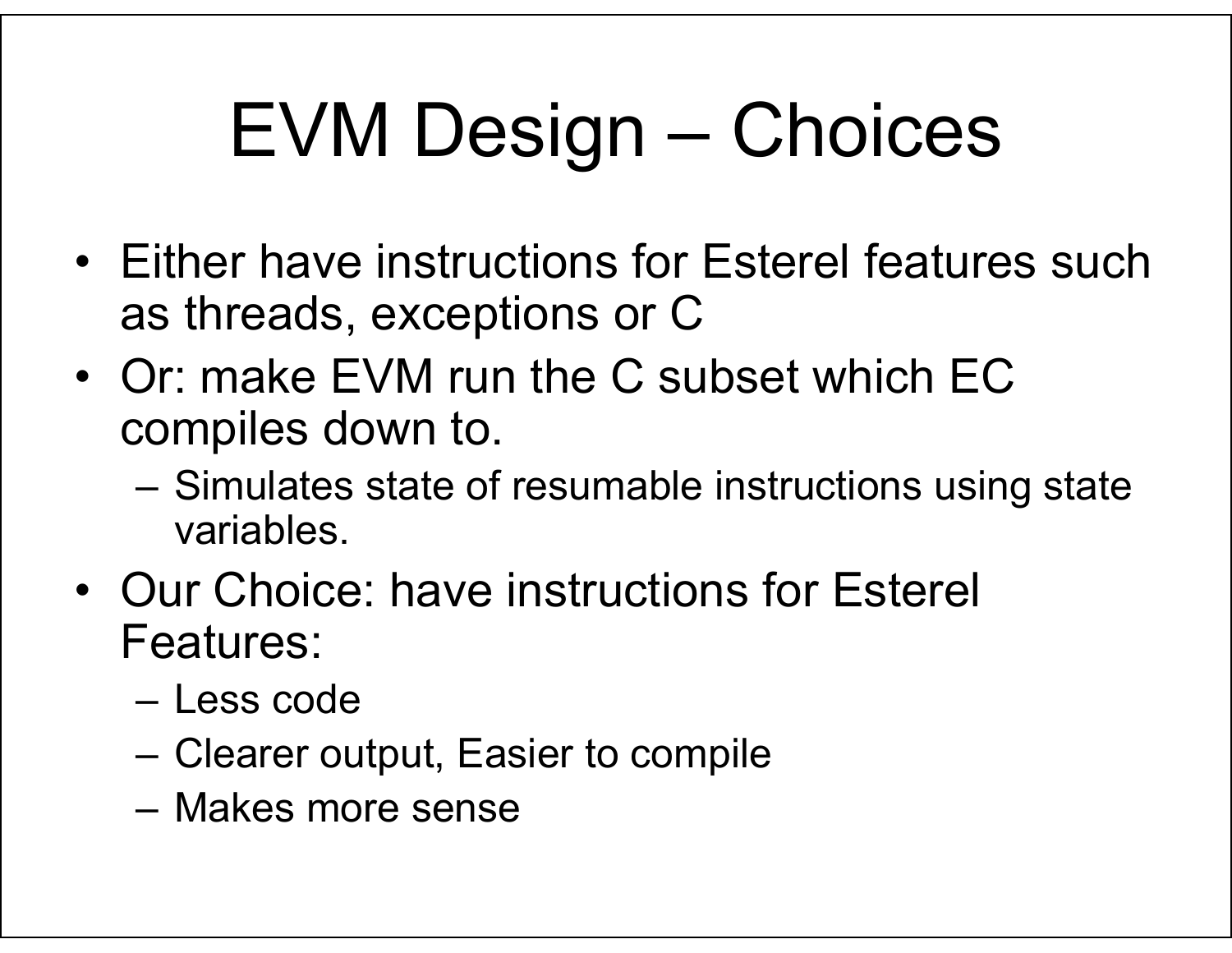# EVM Design – Using the EVM

- •Its initialized with Byte Codes
- • Repeat for every cycle:
	- Set external input signals
	- Run the EVM for a cycle
	- Retrieve external output signals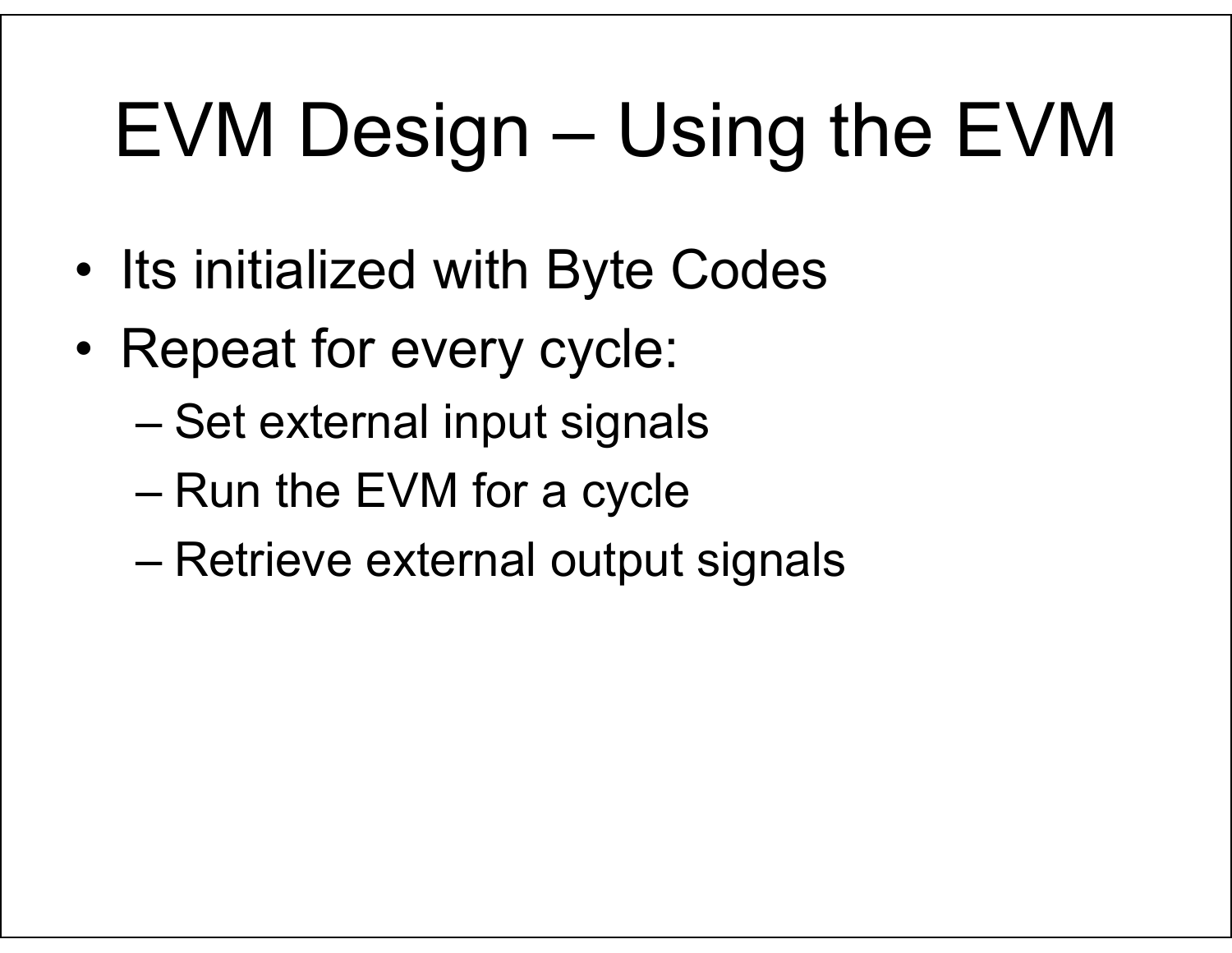## EVM Design – Registers

- •Program Counter (PC)
- •General Purpose Registers R0-R8
- • Stack Pointer (SP) only used for expression evaluation
- •State Register (SR)
- • Flag Register (FL)
	- Holds result of logical ops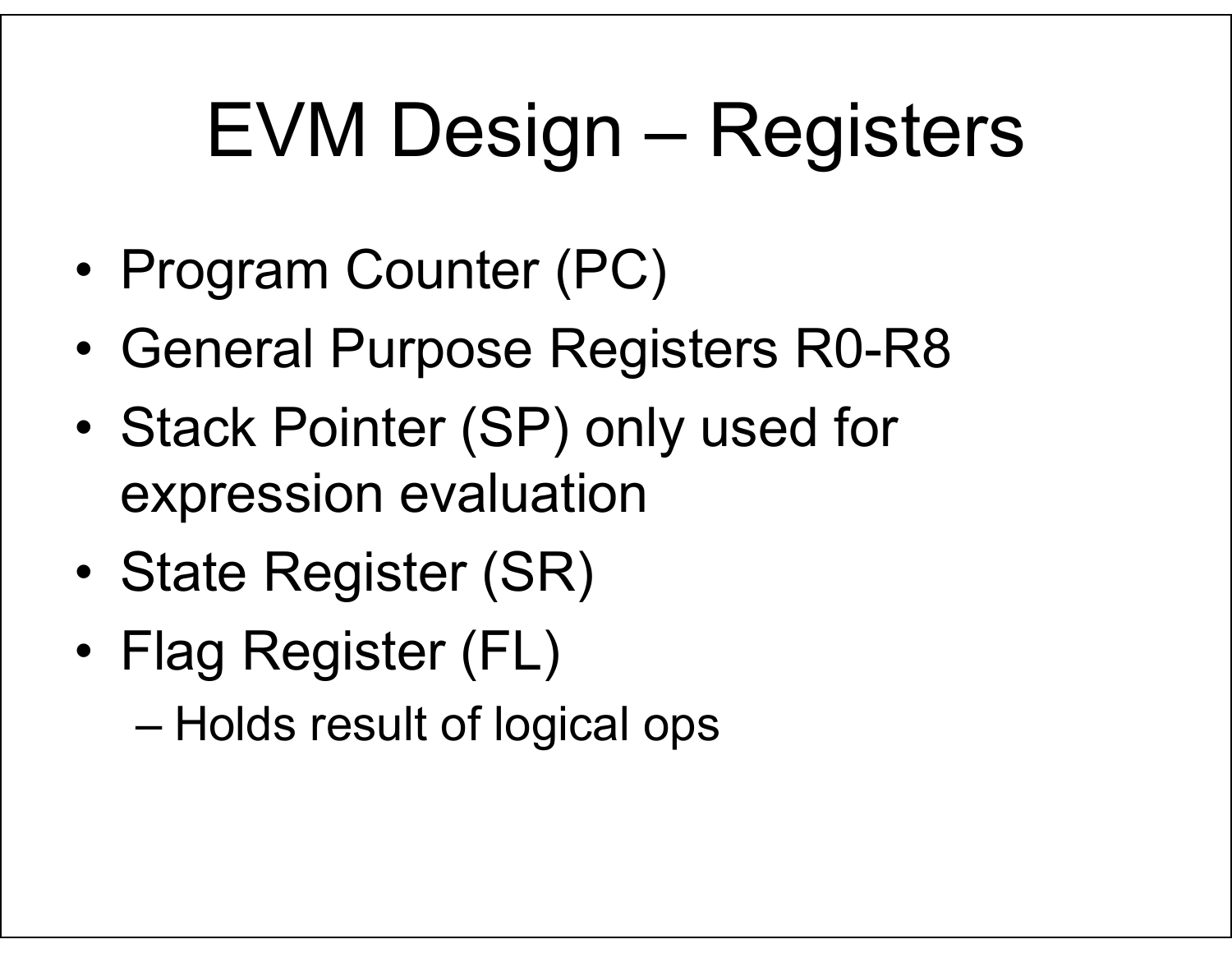## EVM Design – State Information

- • For Each Thread:
	- Tread id
	- Address to start of thread
	- Register Save Area
	- Completion Code
		- -1 context switches (coroutine)
		- 1 paused for cycle
		- > 1 terminated with exception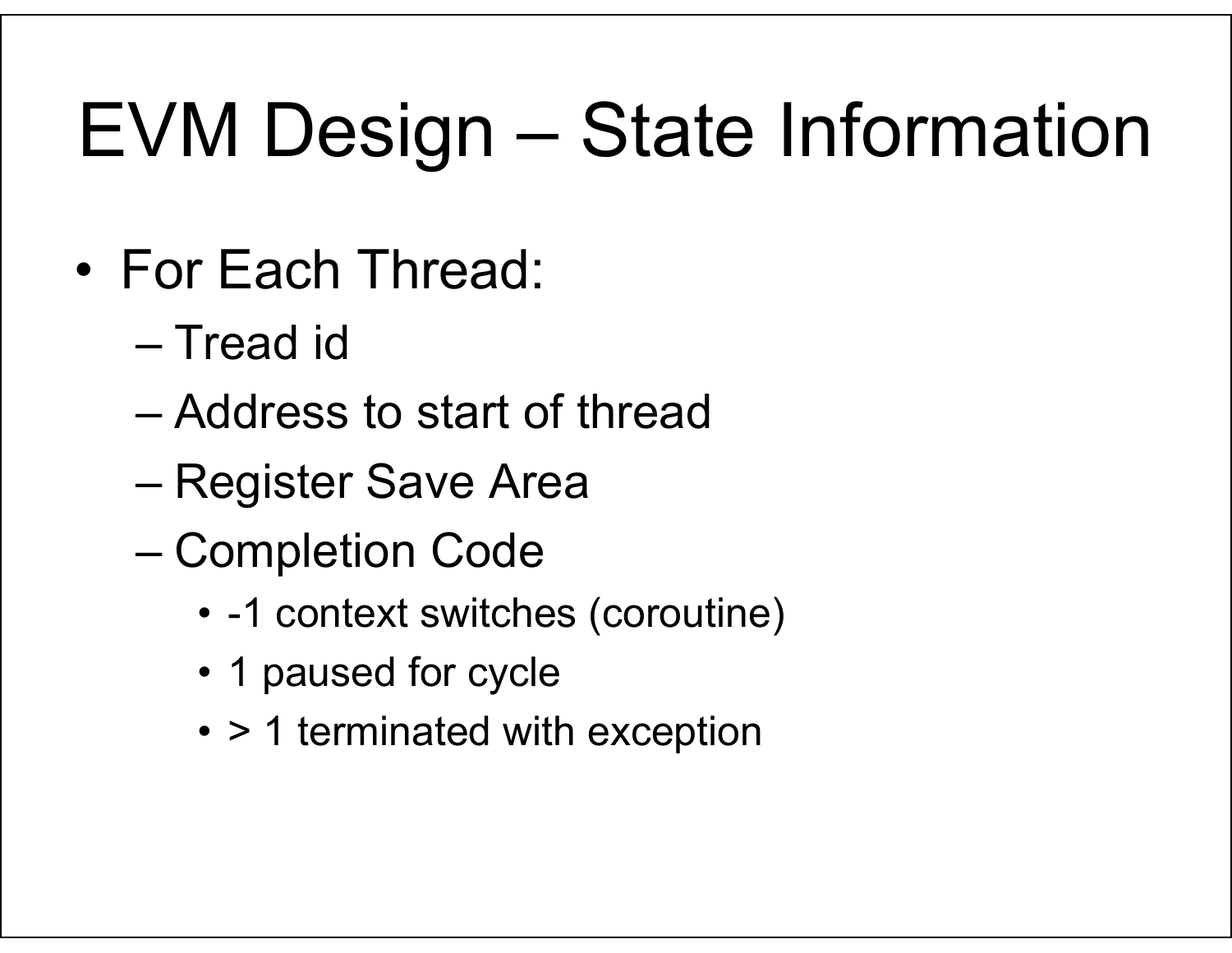#### EVM Design – State Information cont..

- • For Each Thread
	- Store all active traps:
		- Trap id
		- Address of trap handler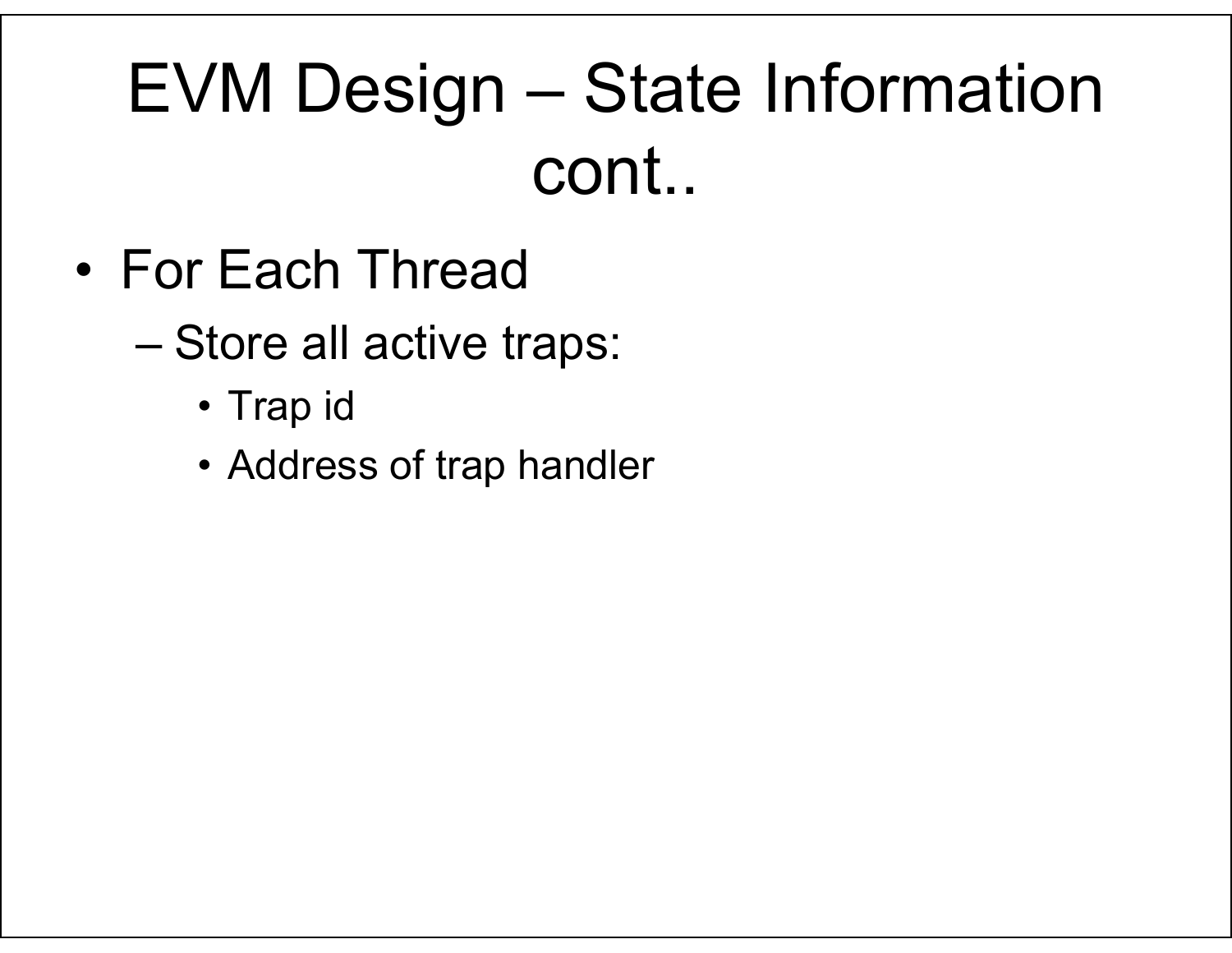### EVM Design – Signal Instructions

- • All signals are given unique numbers by the compiler
- • Sigtst *signum* Test for present
- • Sigemit *signum*
	- Make signal present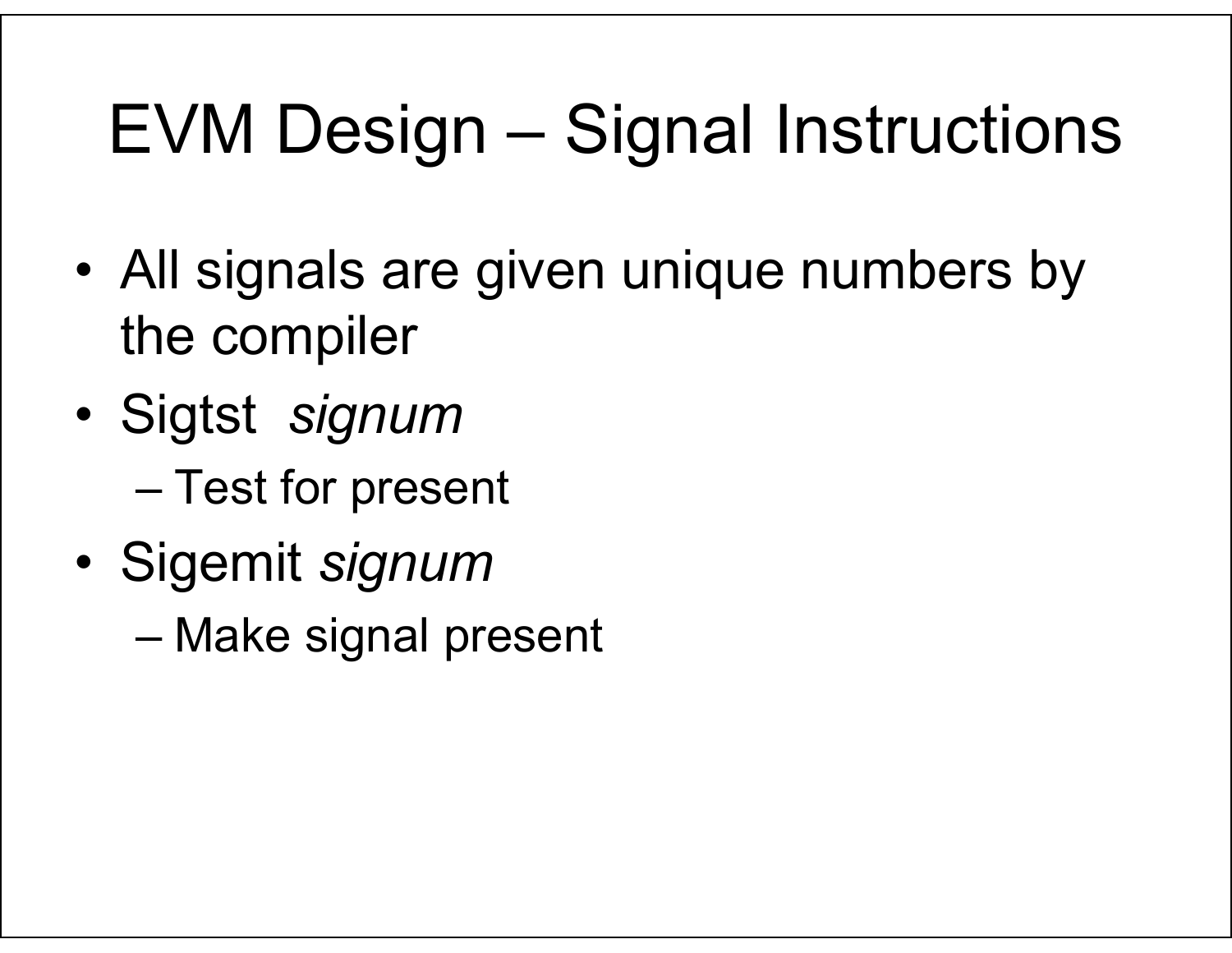# EVM Design – Trap Instructions

- • Trapdef id, handler\_address –Defines trap
- • Trapdel id Undefines trap
- • Exit id
	- Causes an exception:
		- If trap handler exists in current thread
			- Branch to it
		- Else

Terminate the current thread and "throw the exception"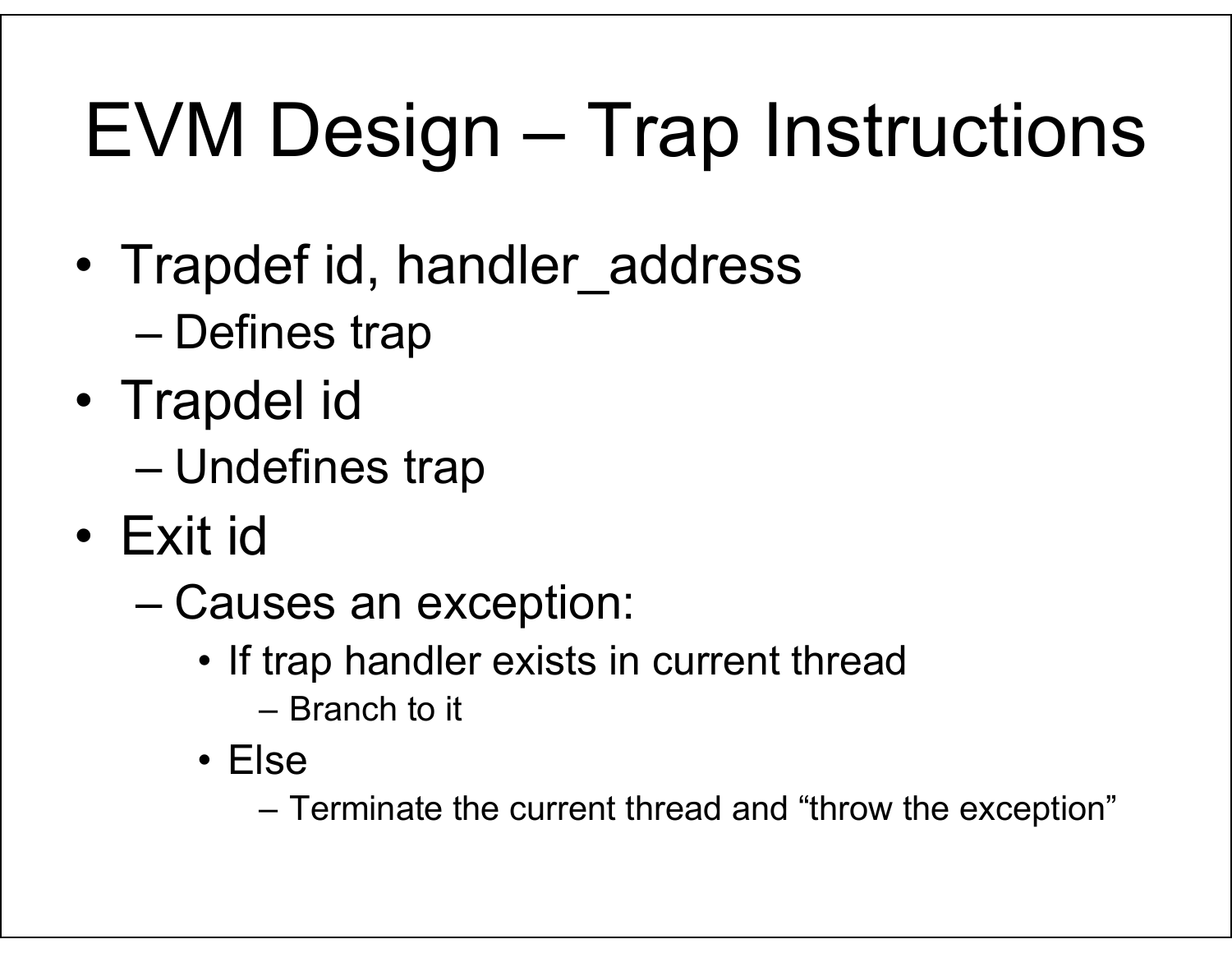#### EVM Design – Example EVM code for a trap

- trap T in
- •s1;
- • present S then exit T end;
- •s2;
- •end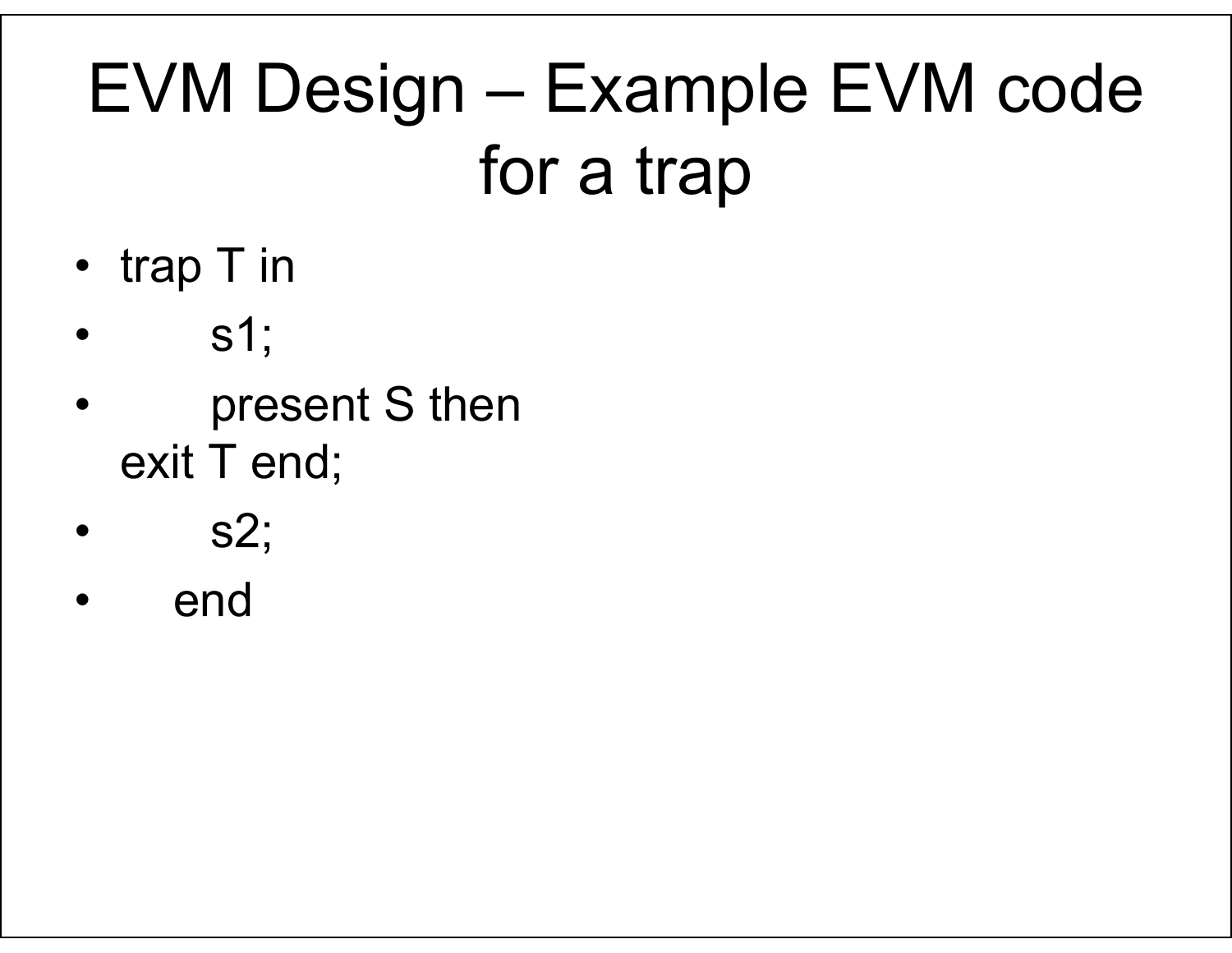#### EVM Design – Example EVM code for a Trap cont..

- •trapdef #6, trap\_end:
- •# S1

..

..

•

•

•

- •# present S then
- •exit 6
- •...
- ...•# S2
- •trap\_end:
- •trapdel #6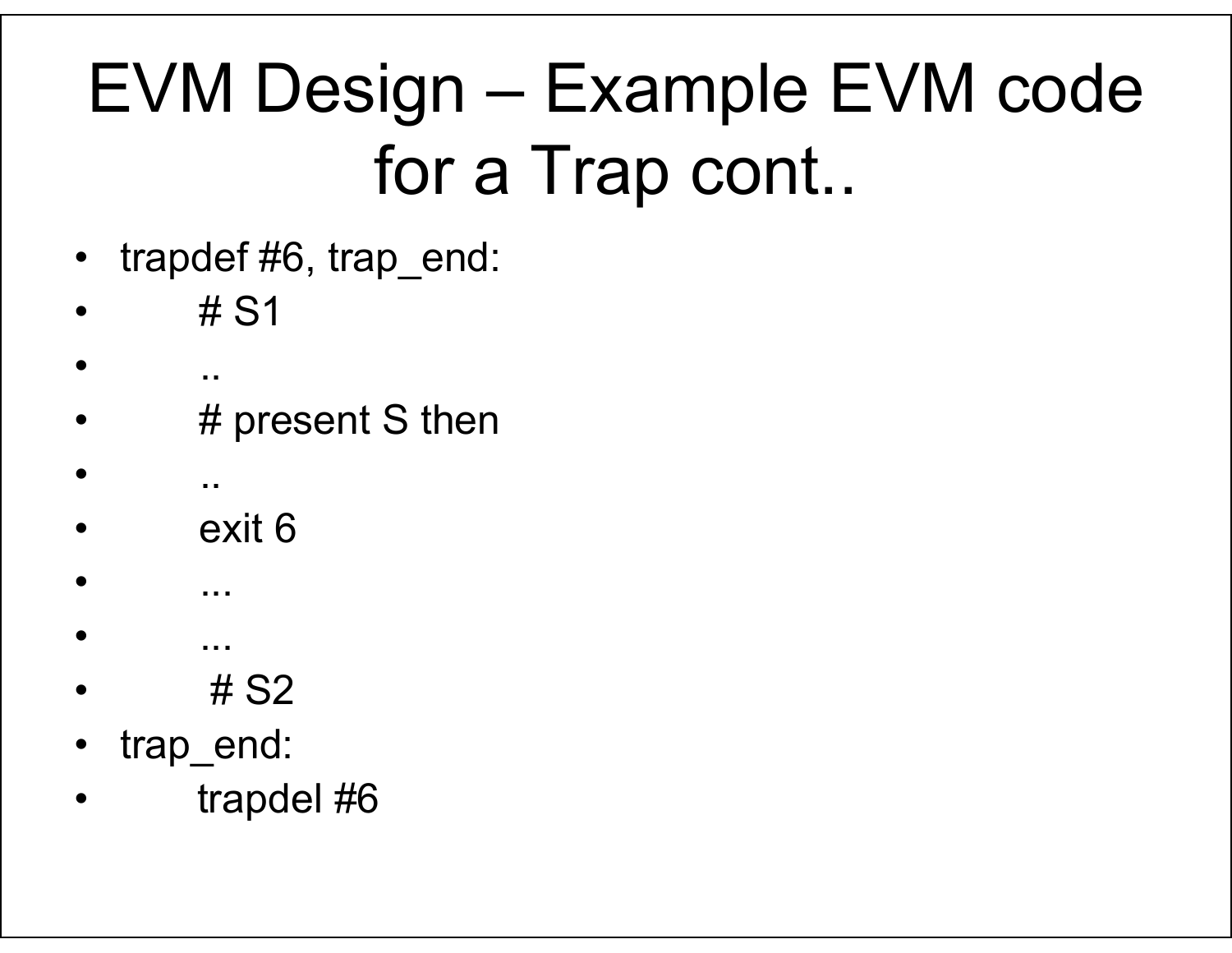### EVM Design – Thread Instructions

- Threads have unique numbers to EVM
- Threaddef id, start\_address – Defines a thread to the EVM
- Threaddel id
- Threadrun id
	- –Runs one thread for a cycle
- Pause
	- – Terminates thread for this cycle only. In next cycle, control will go to instruction after pause.
- Threadone
	- Terminates this thread forever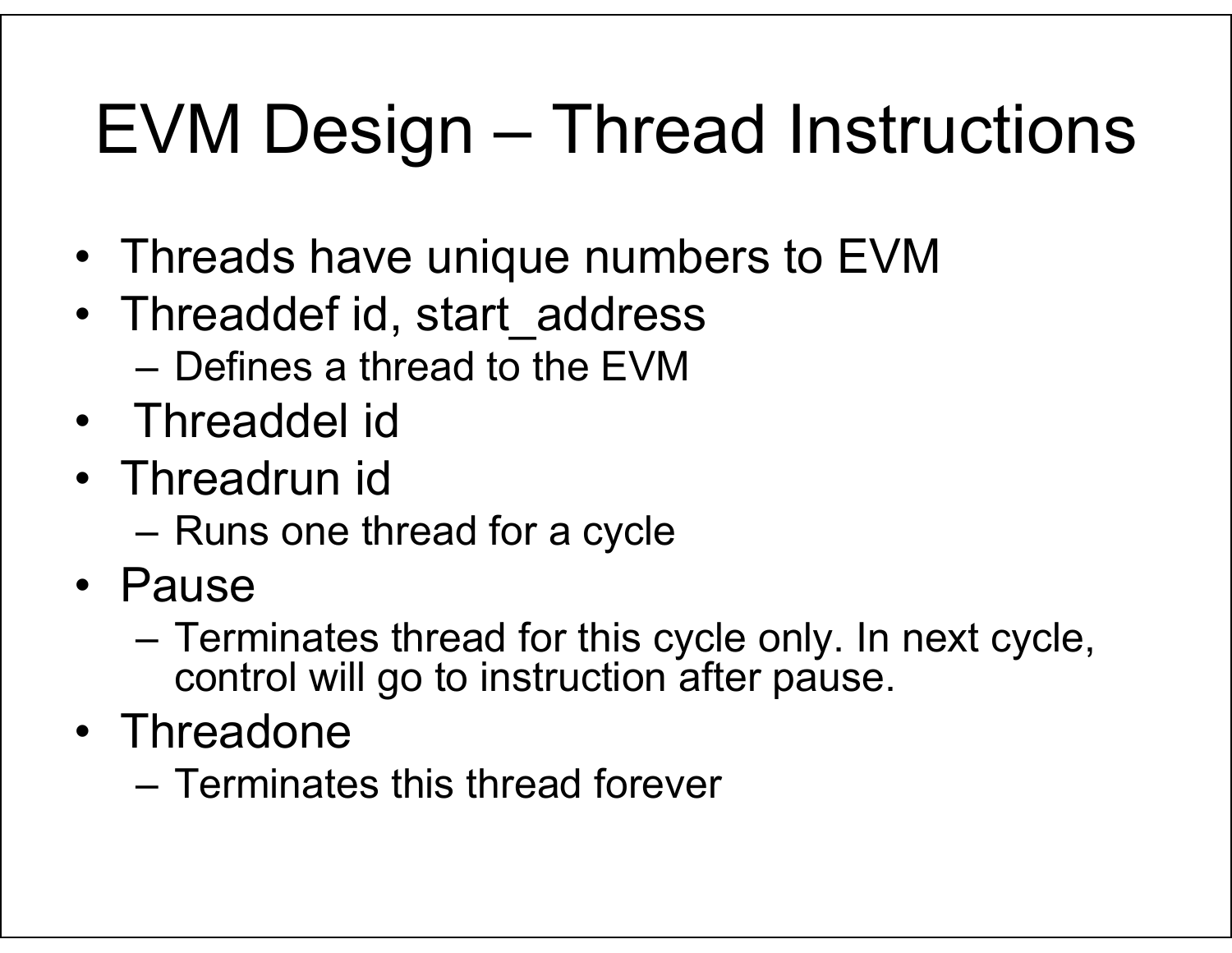#### EVM Design – Thread Instructions cont…

- Threadwait cnt,tid1,tid2,tid3
	- – Runs a bunch of threads for a cycles and then reacts to their completion state.
	- – If they all terminate normally, threadwait will also terminate and control goes to next instruction after threadwait.
	- – If they all finish for this cycle, threadwait will also finish for this cycle.
	- – If any one of them hit an exception, threadwait will wait for the remainder to finish for the cycle and then propagate the exception.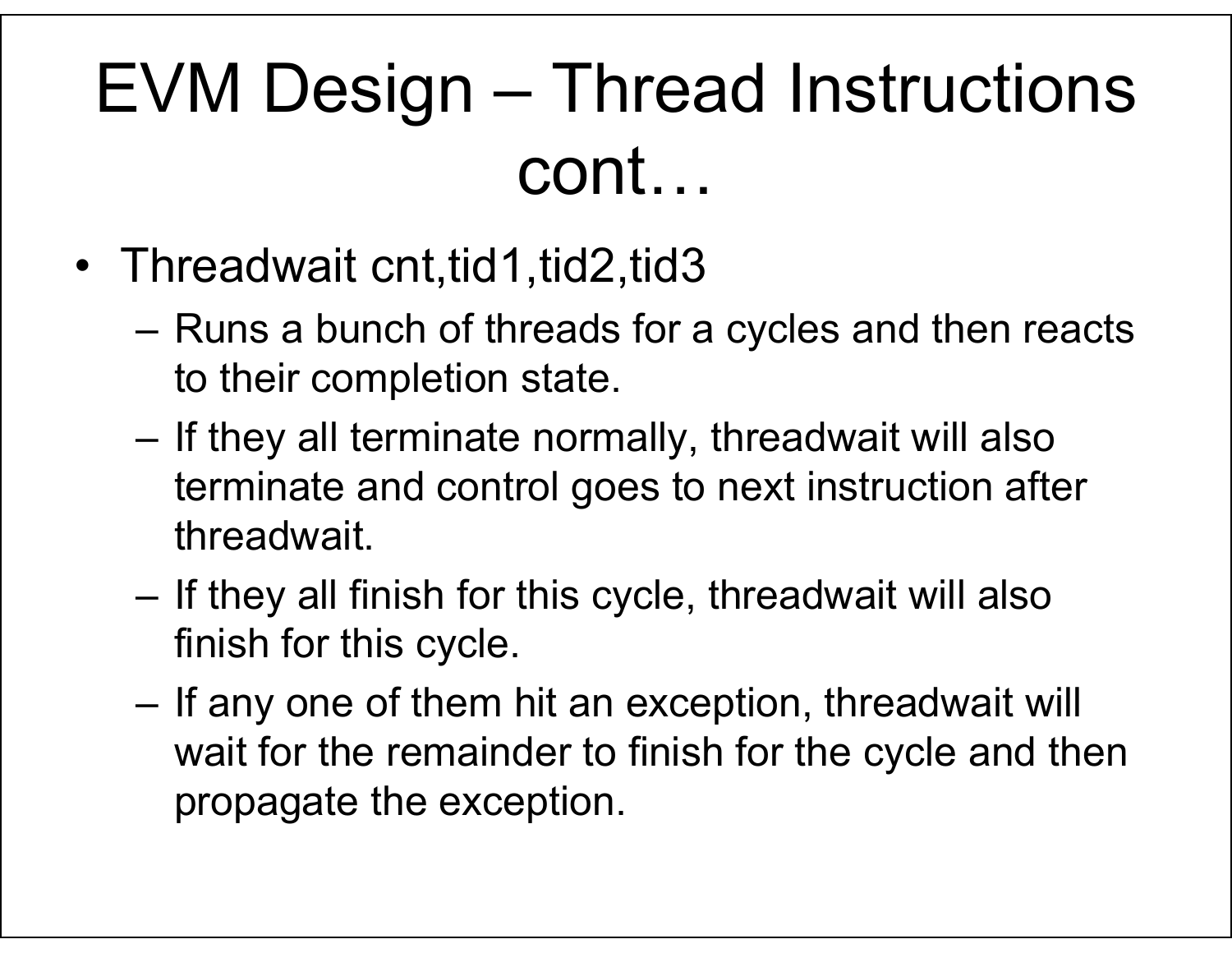#### EVM Design – Coding a || Statement into Threads

- S1 || S2
- •threaddef 5,S1\_start:
- •threaddef 6,S2\_start:
- •threadwait 2,5,6
- •threaddel 5
- threaddel 6
- •jmp par 0 end;
- •S1 start: S1
- •threaddone
- •S<sub>2</sub> start: S<sub>2</sub>
- •threaddone
- •Par 0 end: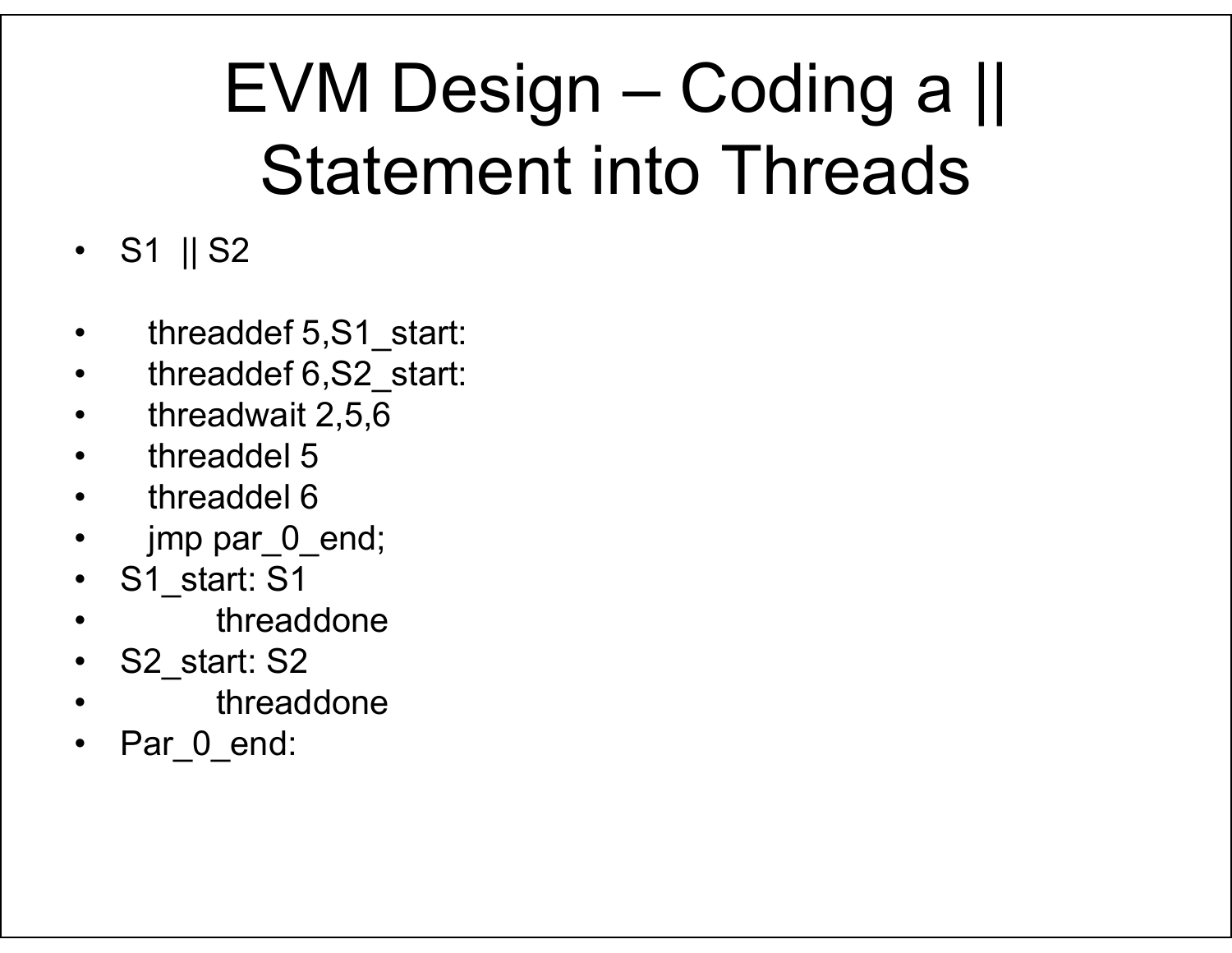# Compiler for EVM - Approach

- modify EC, Stephen Edwards ESUIF based compiler
- ESUIF is based on a set of independent compiler passes
- Passes can be added dropped
- start from Internal Representation (IR) of EC
- IR like C with Esterel semantics
- Added passes to map IR to something close to EVM instructions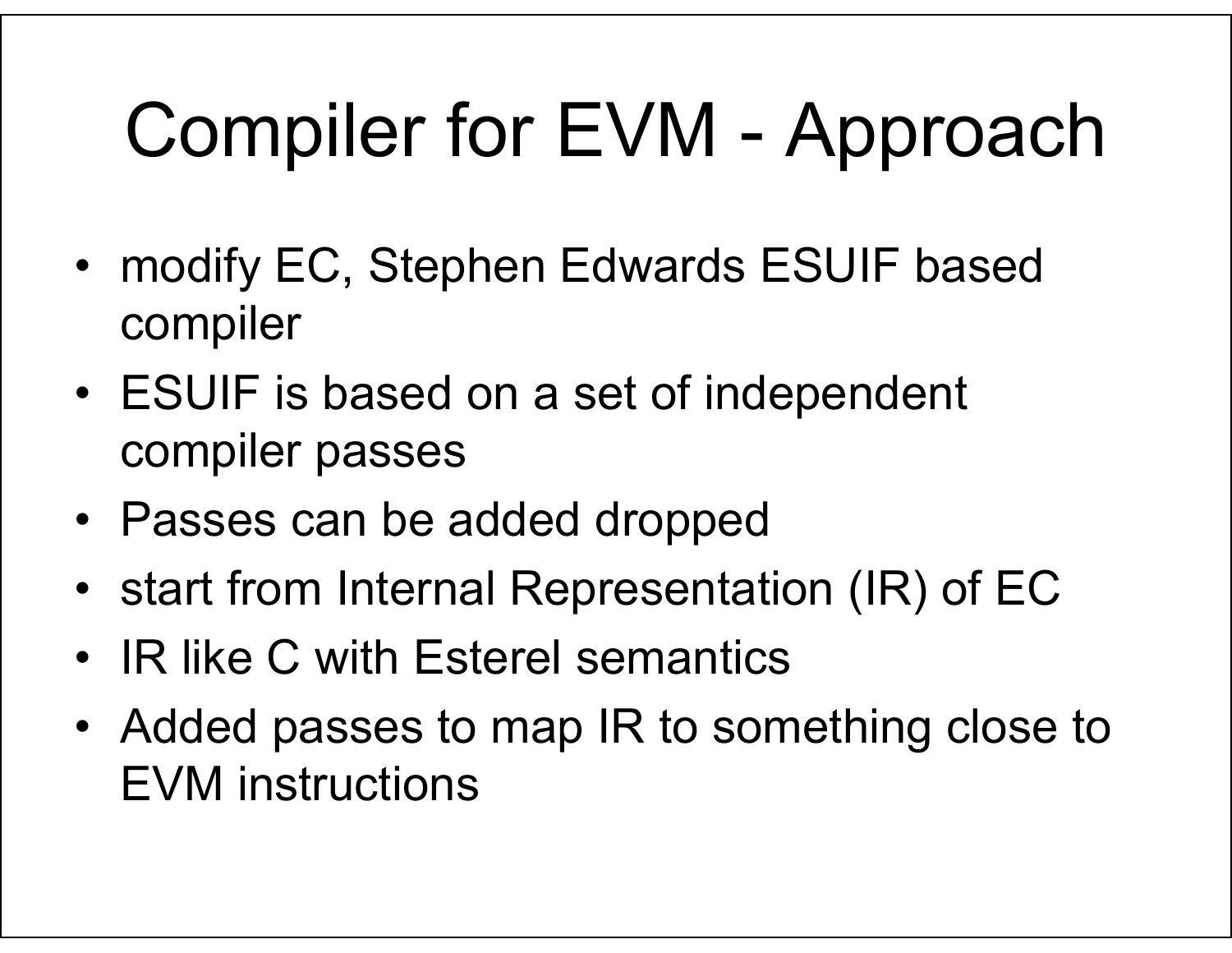### Compiler for EVM – Compiling Trap..

- •Trap is mapped to try in IR
- •trap T in
- •s1;
- •present S then exit T end;
- •s2;
- •end
- Try {
	- S1
	- –Present S then exit T end;
	- S2
- •}<br>}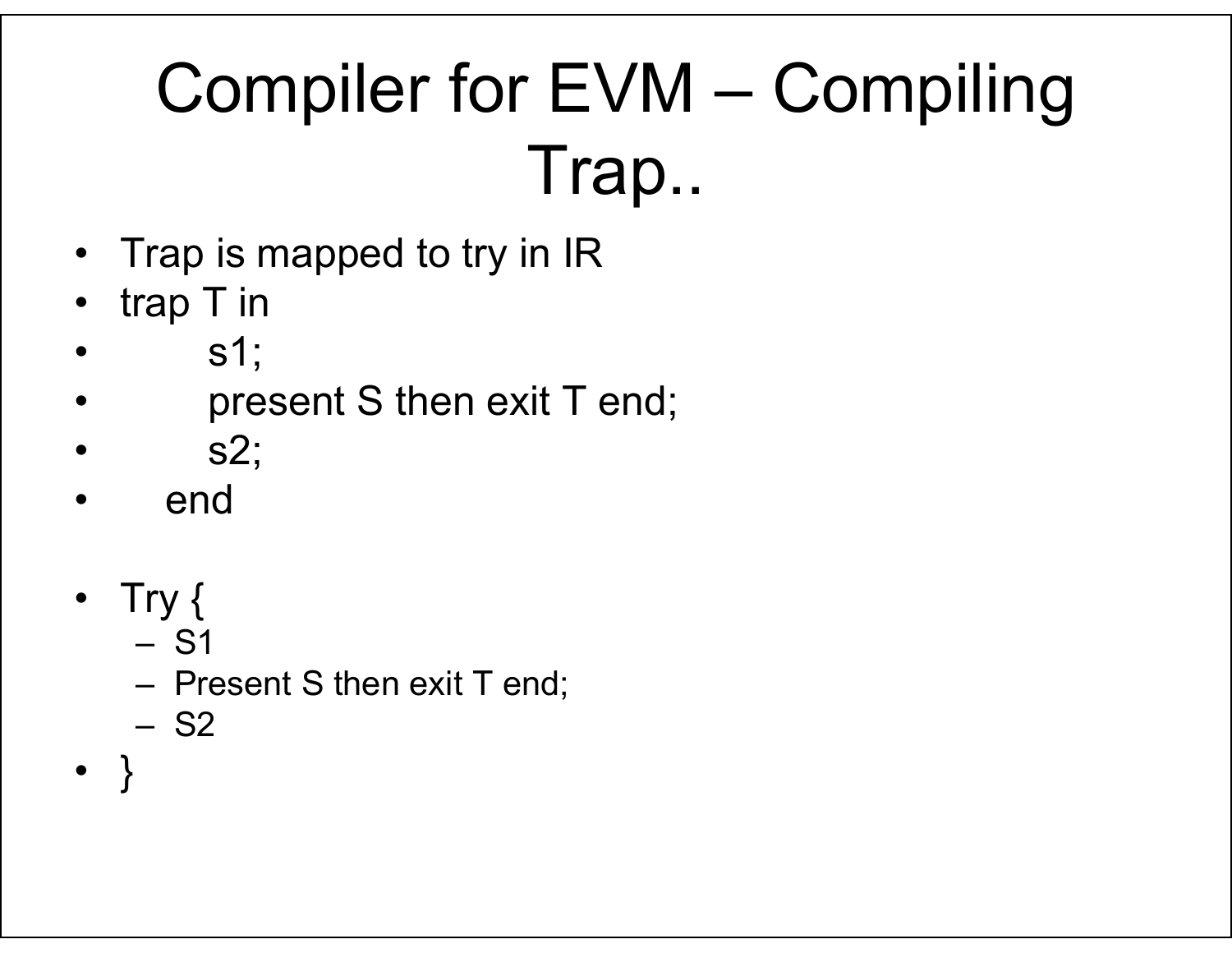#### Compiler for EVM – Compiling Trap..

- •trapdef #6, trap\_end:
- •# S1

..

..

•

•

•

- •# present S then
- •exit 6
- •...
- ...•# S2
- •trap\_end:
- •trapdel #6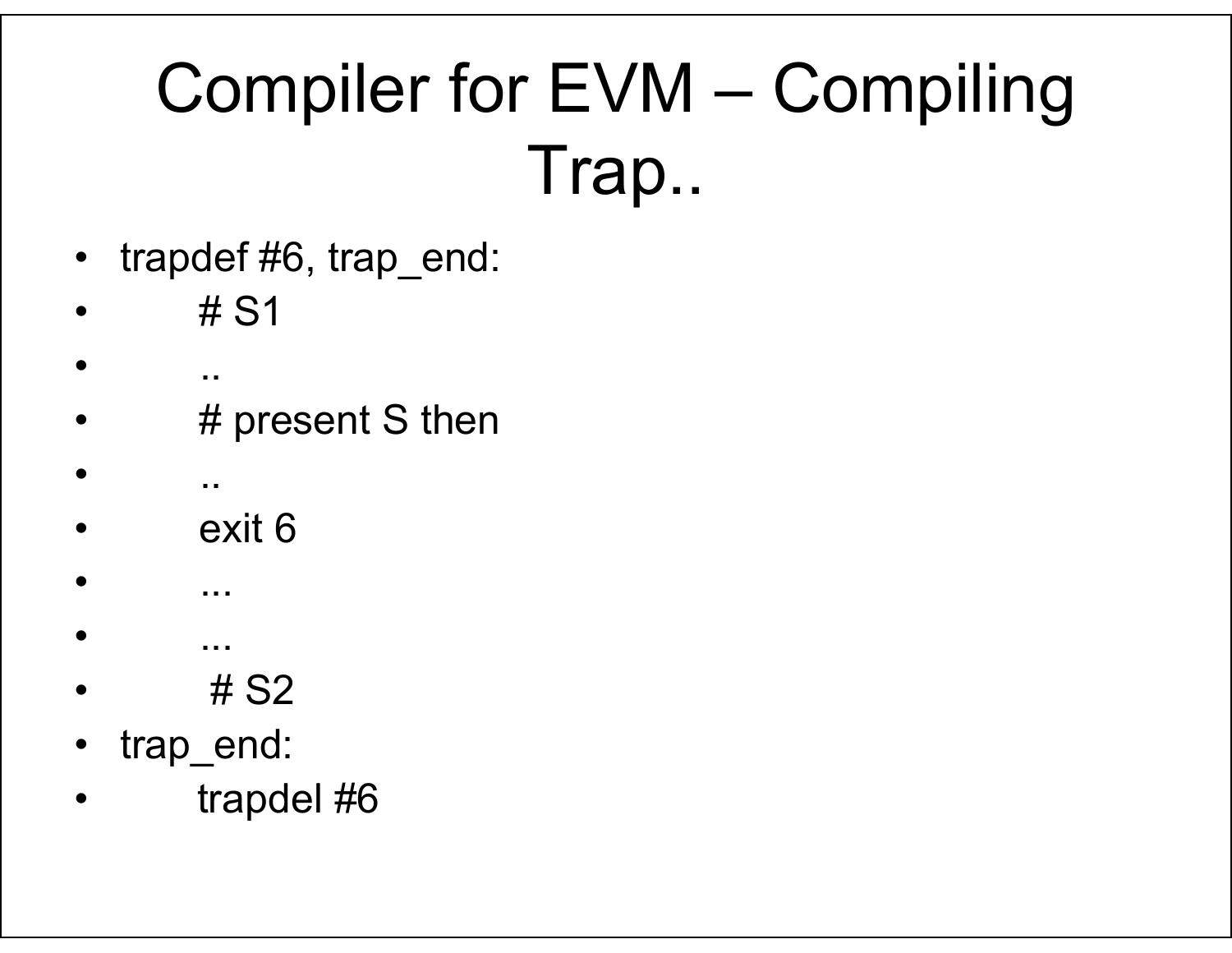## Compiler for EVM – Compiling ||

 $\bullet$ S1 || S2

•

```
• parallel {
• thread {
• pause
• emit A•}<br>}
• thread {
• pause
• pause
• emit B• }
```
}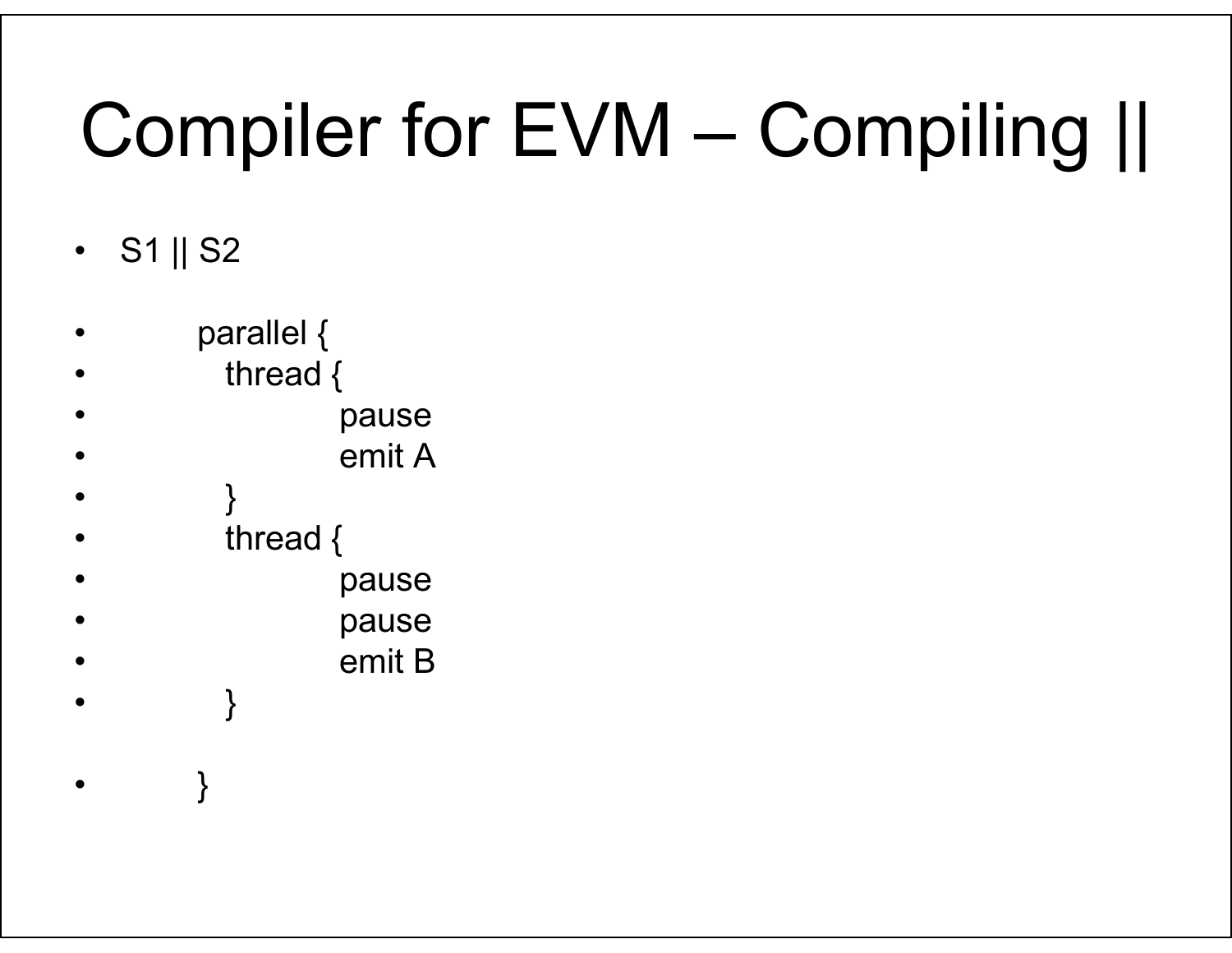#### Compiler for EVM – Compiling || cont..

- •threaddef 1,thread\_1\_start:
- •threaddef 2,thread\_2\_start:
- •threadwait 2,1,2
- •threaddel 1
- •threaddel 2
- •jmp parallel\_1\_end:
- •thread\_1\_start:
- •pause
- •sigemit 0
- •threaddone
- •thread\_2\_start:
- •pause
- •pause
- •sigemit 1
- •threaddone
- •parallel 1 end: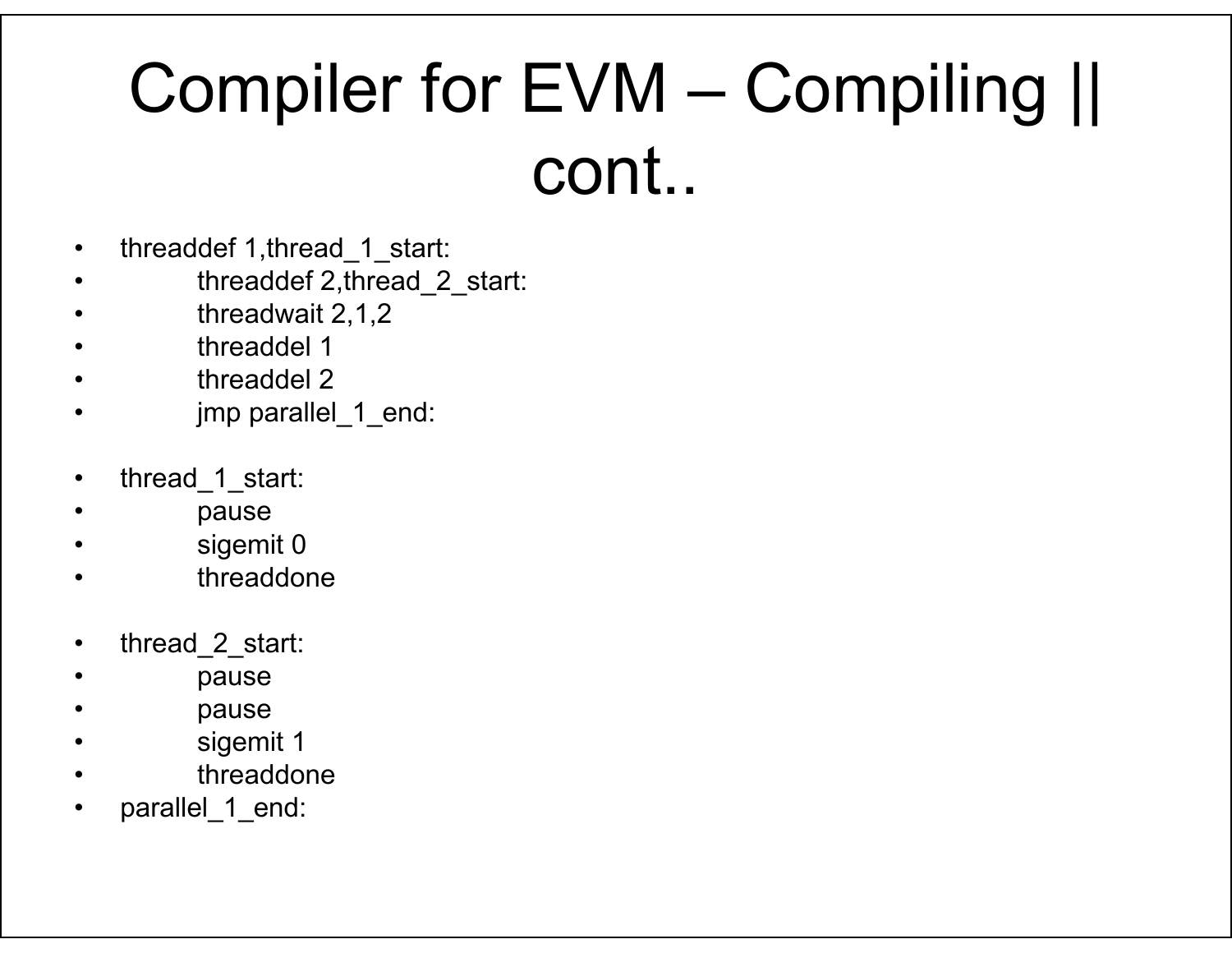## Status of Compiler and EVM

- • Created compiler passes for important mappings
	- –try, abort, parallel
	- Hand verified
- • Created Design for EVM – not implemented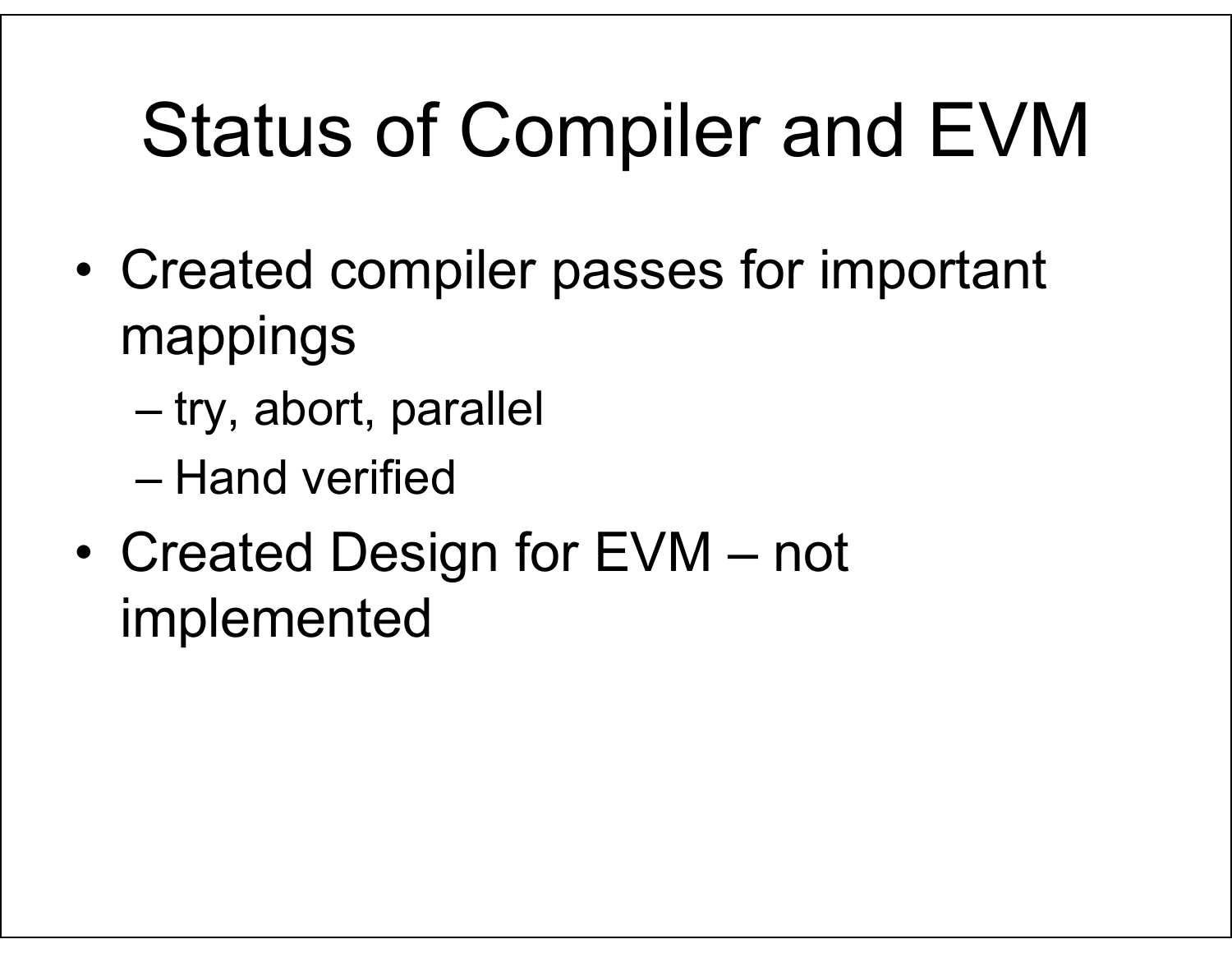### Conclusions & Future Work

- Achieved
	- –EVM Design
	- –Compiler Design
	- –Implemented core compiler pieces and verified
- Future Work
	- – Finish implementing compiler and EVM (2-3 man months)
	- –Measure performance
	- –Implement on microcontroller for validation
	- – Optimize EVM and compiler
		- Branch optimization